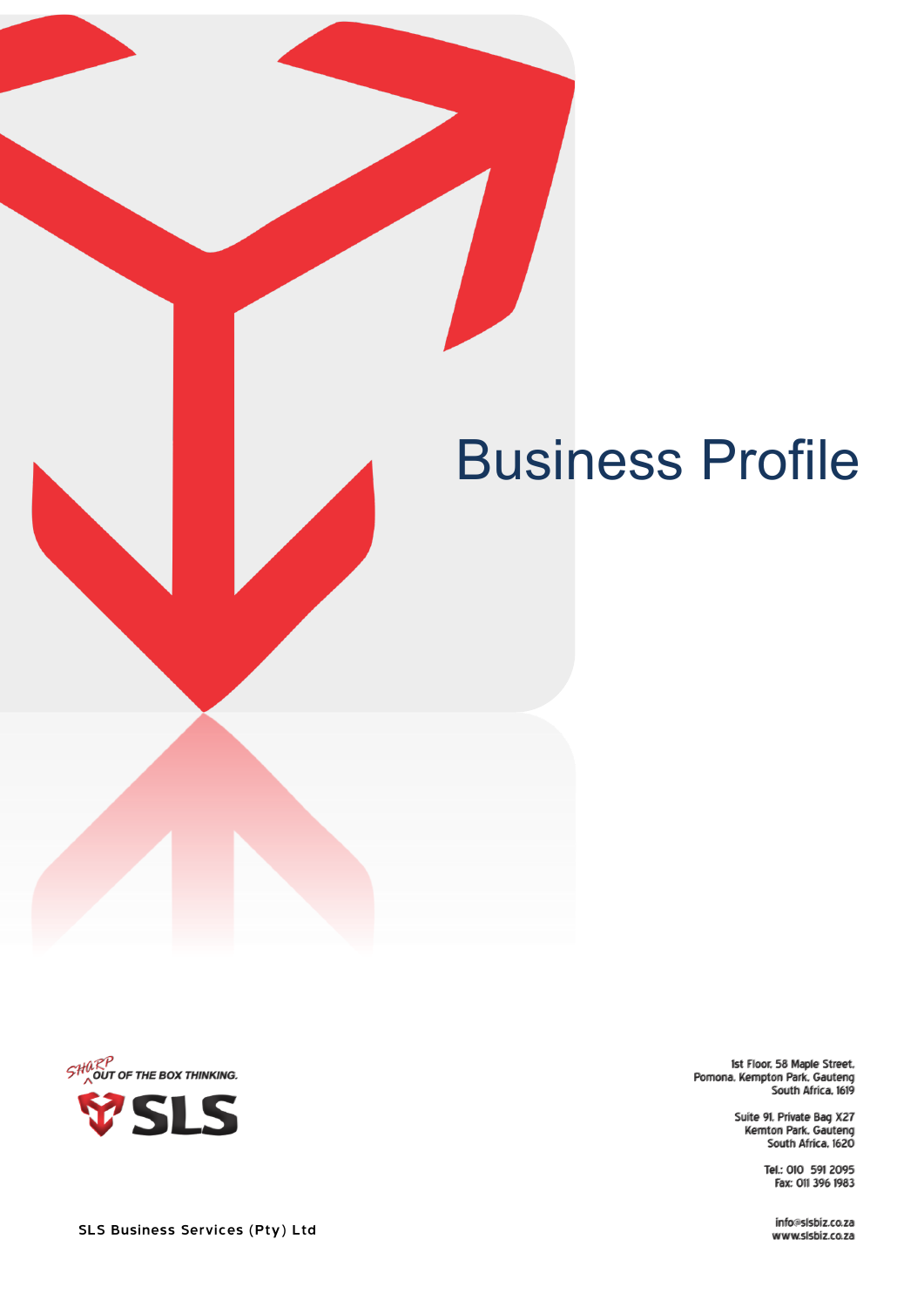

**SLS Business Services (Pty) Ltd ("SLS")** is a consultancy firm wholly owned and managed by likeminded historically disadvantaged individuals. The firm's aim is to address the dire need for more South African people and Companies to play an active role in the economic and social renaissance of this splendid country by providing tailor made business solutions that ignites and promotes sustainable business growth.

## **Vision**

We are an effective partner in the economic renaissance of South Africa.

#### **Mission**

Our mission is to help bring about greater economic growth of this magnificent Country by encouraging new business development and encouraging existing business growth through effective hands on and tailor made business planning and management solutions.

## **Core Beliefs**

We believe that economic and social challenges faced by our continent can best solved by ordinary people through carefully structured and then executed entrepreneurial initiatives. We believe that if we teach people how to build effective businesses that they help others to do the same. We live by a patriotic code that has at its core the belief that our country is the sum of its people and without its people our country is nothing.

## **Core Strategy / motto / mantra**

Sharp, out of the box thinking to build a sustainable business legacy.

#### **Perfect Business Solutions**

Our Consultation portfolio spans across services such as Quality Service Management, Performance Management, Business Planning, Business Process, Re-Engineering and Mapping, Marketing Planning and Management Accounting to Small, Medium and Large Enterprises. We specialize in Planning, Drafting and writing of Business Plans, Business Profiles, Business Proposals, Marketing Collateral Development, B-BBEE Verification advice and collating and assist in the negotiation of Service Level agreements where necessary

#### **Business Registration**

We register all forms of Companies. We assist in the conversions of Closed Corporations to Companies.

#### **Accounting Services**

We partner business with Accounting firms to provide all the necessary accounting services for Small, Medium and Macro Enterprises.

### **Tax Services**

We partner business with Tax and Vat registration experts that can assist with Tax returns (IT12 and IT14), Registrations for UIF and (SDL) Skills Development Levies.

## **Consultancy**

Our specialized consultants work with clients to tackle challenges in Transactions and Restructuring Performance, Quality Service Management, Business Planning, Business Process, Re Engineering and Mapping and Risk and Compliance.

#### **Employment Practices Assessment Program**

The main aim of this intervention is to align these with the various labour relations acts. Doing so minimises the risk of unnecessary and time wasteful litigation often the result of poor employment practices and processes. Good employment practices enable employee trust and encourage employee support of your organisational objectives.